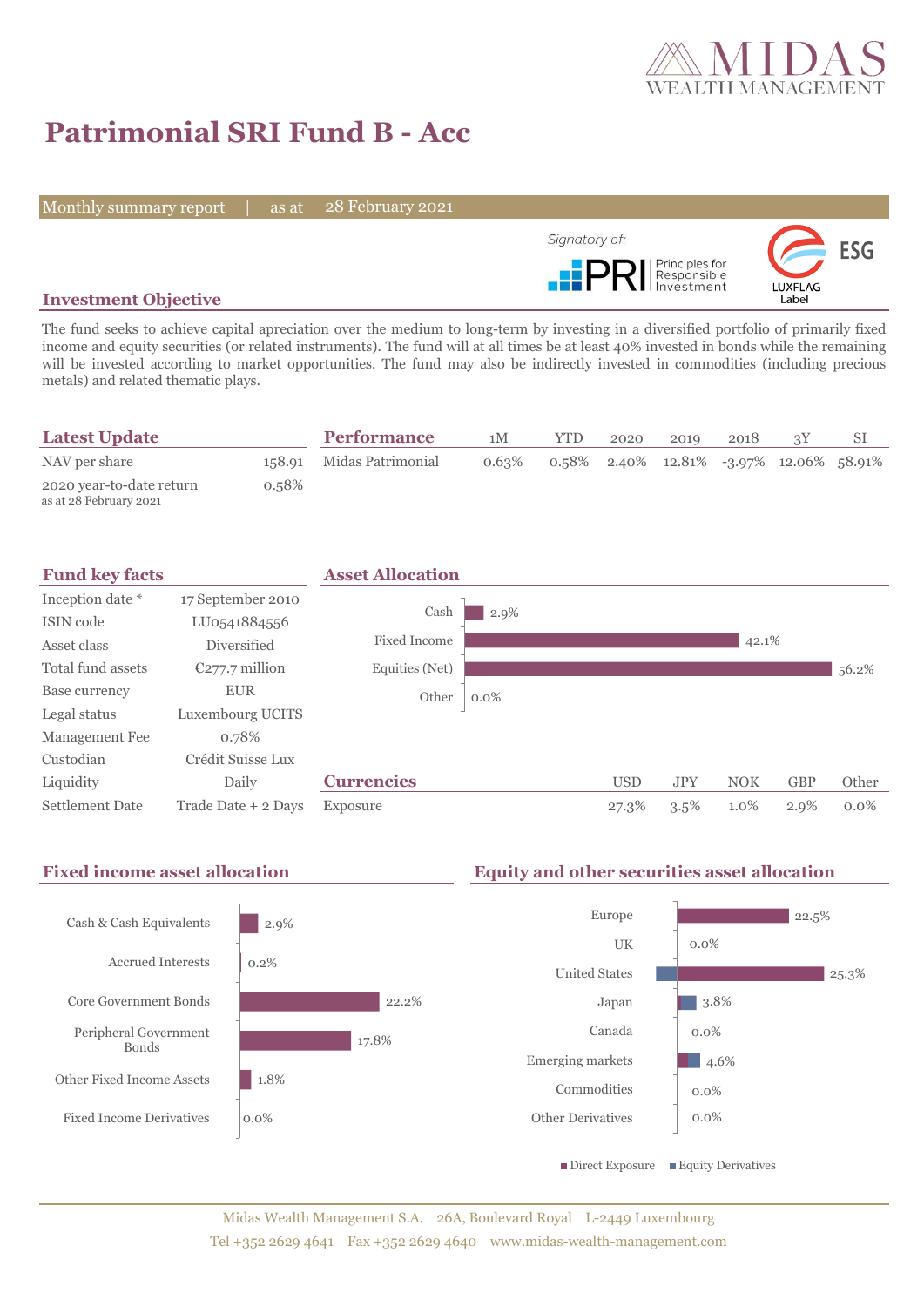

# **Patrimonial SRI Fund B - Acc**

Monthly summary report | as at 28 February 2021

| Top 10 fixed income holdings            | Rating | Weight  |             | <b>Fixed income rating breakdown</b> |       |       |
|-----------------------------------------|--------|---------|-------------|--------------------------------------|-------|-------|
| BTPS: BTPS 0.35 02/01/25                | BBB-   | $3.3\%$ |             |                                      |       |       |
| BUNDESSCHATZANW: BKO 0 03/11/22         | AAA    | 2.9%    | AAA         |                                      | 28.1% |       |
| BTPS: BTPS 1 07/15/22                   | BBB-   | 2.5%    | AA          |                                      | 20.1% |       |
| NETHERLANDS GOVT: NETHER 3 1/4 07/15/21 | AAA    | 2.5%    | А           | $9.4\%$                              |       |       |
| SPANISH GOV'T: SPGB o 01/31/26          | $BBB+$ | 2.5%    | <b>BBB</b>  |                                      |       | 34.9% |
| HELLENIC REPUBLI: GGB 4 3/8 08/01/22    | $BB-$  | $2.3\%$ | <b>BB</b>   | 7.6%                                 |       |       |
| IRISH GOVT : IRISH 1 05/15/26           | A      | 2.1%    | $\mathbf B$ | $0.0\%$                              |       |       |
| SPANISH GOV'T: SPGB 0.4 04/30/22        | $BBB+$ | $2.0\%$ | <b>CCC</b>  | $0.0\%$                              |       |       |
| FRANCE O.A.T.: FRTR 0 02/25/22          | AA     | $2.0\%$ |             |                                      |       |       |
| FRANCE O.A.T.: FRTR 1 1/4 05/25/36      | AA     | 1.8%    | NR.         | $0.0\%$                              |       |       |

| Top 10 equity holdings       | Sector                        | Weight |
|------------------------------|-------------------------------|--------|
| <b>BROADCOM INC</b>          | <b>Information Technology</b> | 2.3%   |
| AMAZON.COM INC               | <b>Consumer Discretionary</b> | 2.2%   |
| ALIBABA GROUP HOLDING-SP ADR | <b>Consumer Discretionary</b> | 2.1%   |
| <b>PROSUS NV</b>             | <b>Consumer Discretionary</b> | 2.1%   |
| PAYPAL HOLDINGS INC          | <b>Information Technology</b> | 2.0%   |
| UNIBAIL-RODAMCO-WESTFIELD    | Real Estate                   | 1.8%   |
| MICROSOFT CORP               | <b>Information Technology</b> | 1.7%   |
| IQVIA HOLDINGS INC           | Health Care                   | 1.6%   |
| <b>ASML HOLDING NV</b>       | <b>Information Technology</b> | 1.6%   |
| AKAMAI TECHNOLOGIES INC      | <b>Information Technology</b> | 1.6%   |

#### **Equity sector breakdown**





## **Thematics breakdown Top 5 funds and other holdings**

| iShares STOXX Europe 600 Oil & Gas UCITS 2.3%    |  |
|--------------------------------------------------|--|
| iShares EURO STOXX Banks 30-15 UCITS ET 2.2%     |  |
| iShares S&P 500 Financials Sector UCITS ETI 1.7% |  |
| iShares STOXX Europe 600 Basic Resources I 1.0%  |  |